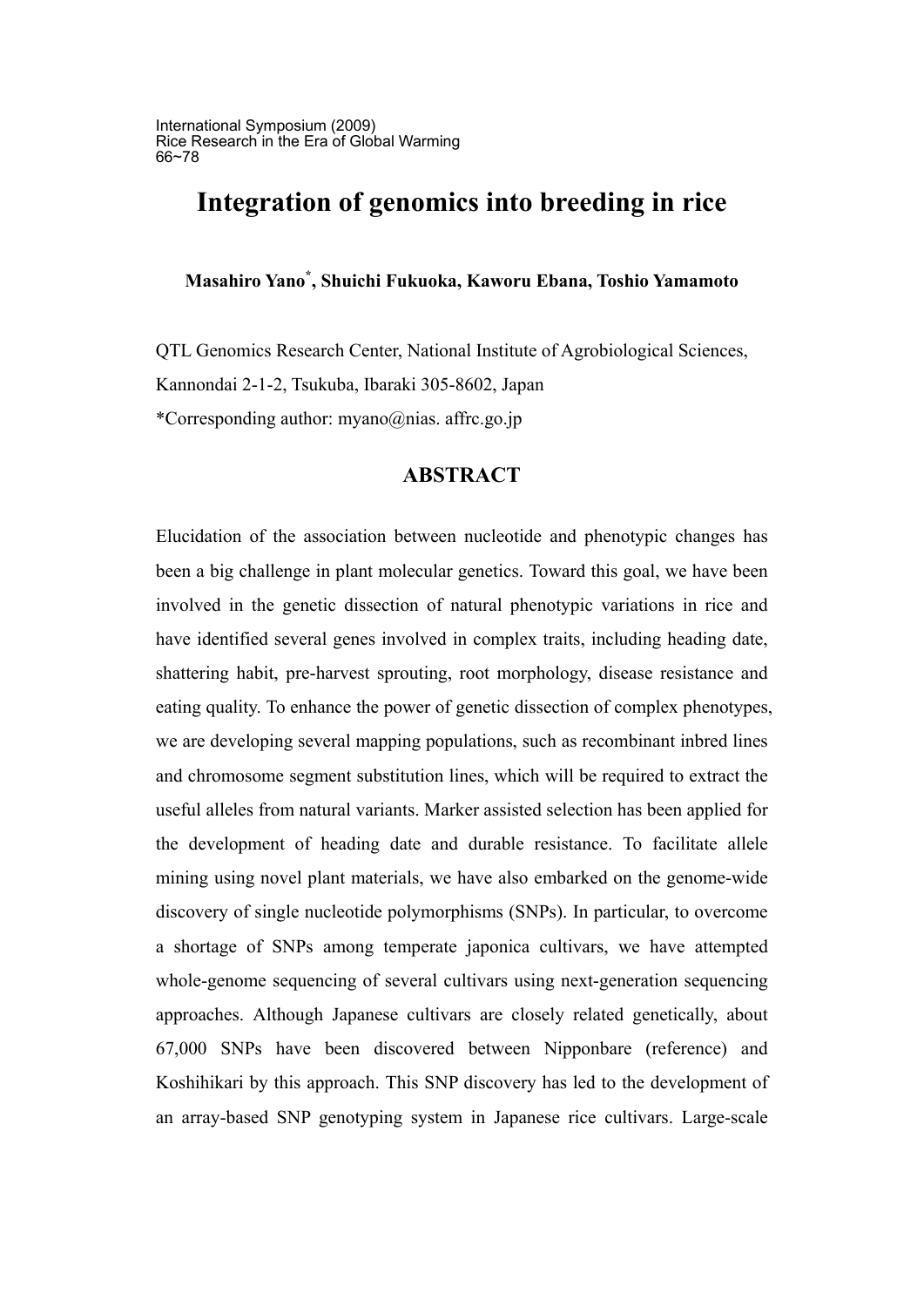genotyping of these SNPs has made it possible to visualize pedigree haplotypes for the Japanese landraces and modern cultivars. These new efforts in genomics have opened up new opportunities to accelerate not only the genetic dissection of complex traits, but also the improvement of rice cultivars.

**Key words**: Quantitative trait locus, Genetic mapping, Marker assisted selection, Single nucleotide polymorphism

## **INTRODUCTION**

It is about 4 years since the whole rice genome was decoded (IRGSP 2005). The sequence information has provided new tools for genetics and has created a new paradigm of selection strategy in plant breeding. Many phenotypic traits of economic interest are controlled by multiple genes and often show complex and quantitative inheritance. Recent progress in rice genomics has had a great impact on the genetic dissection of such traits into single genetic factors or quantitative trait loci (QTLs) (Yamamoto *et al*., 2009). These resources have already contributed to both our understanding of biological phenomena in plants, and to the application of genomics tools to the development of new crop cultivars. Genes with agronomic value have been tagged by DNA markers and have been introduced into elite cultivars by marker-assisted selection (MAS). Technological innovations in large-scale sequencing and genotyping have opened new possibilities in rice genetics and breeding. This paper introduces our recent activity on the genetic dissection of complex traits, marker-assisted introgression, and pyramiding of agronomic traits, and future prospects in genomics-assisted breeding of rice.

#### **Uncovering the Naturally Occurring Variations in Complex Traits**

In the last decade, much effort has been paid to the genetic and molecular dissection of complex traits. An excellent example is the analysis of heading date in rice. Heading date is a key determinant for the adaptation of rice to different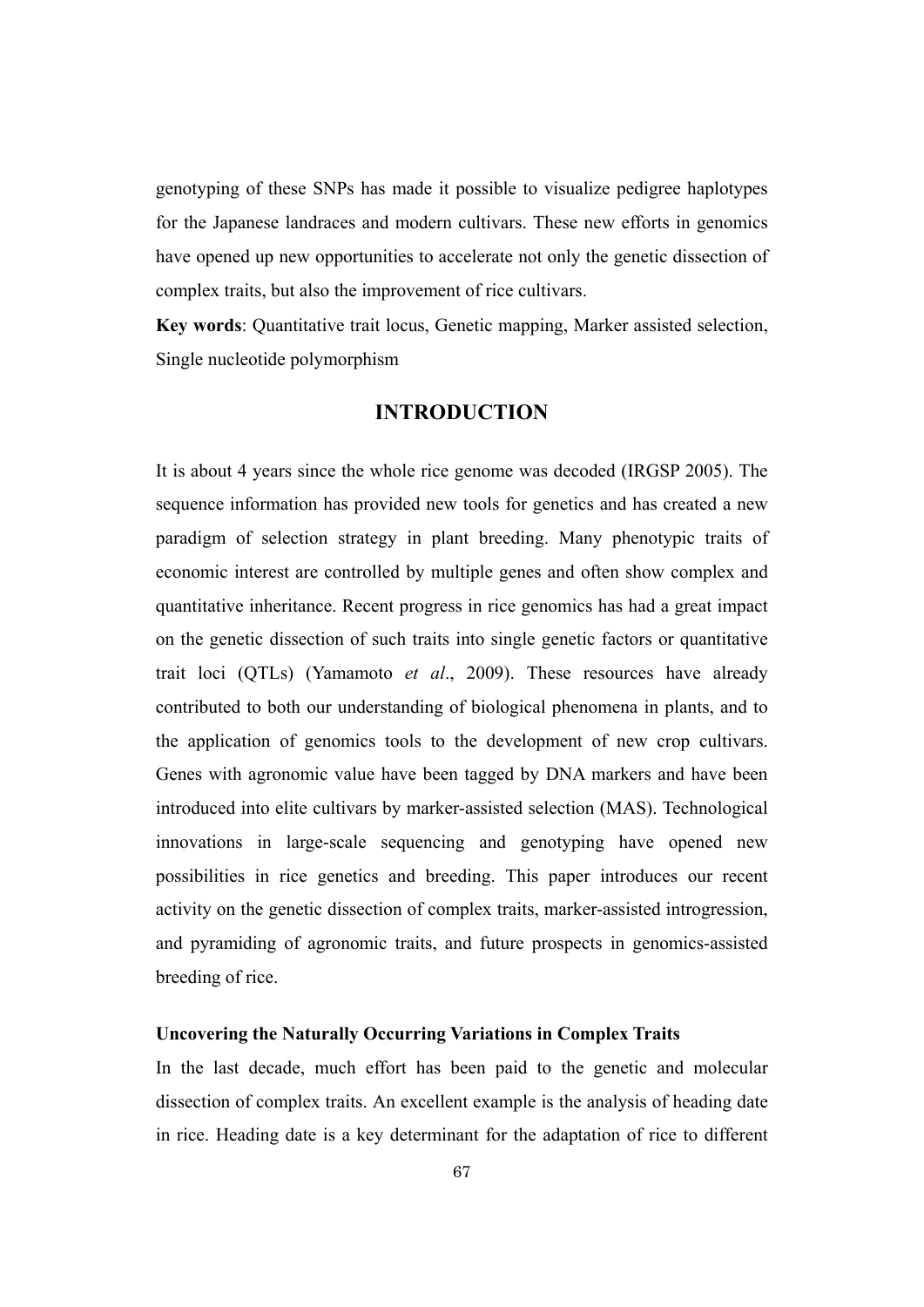cultivation areas and cropping seasons. Therefore, control of heading date is a leading objective in rice breeding. Many genetic studies have been conducted for QTL mapping of heading date using advanced backcross progeny (Yano *et al*., 2001). Fifteen QTLs, called *Heading date* (*Hd*)*1–Hd3a* and *Hd3b–Hd14*, have been detected by using several kinds of progeny from a cross between *japonica* cultivar 'Nipponbare' and *indica* cultivar Kasalath (Yano *et al*., 2001). Among them, nine QTLs—*Hd1*, *Hd2*, *Hd3a*, *Hd3b*, *Hd4*, *Hd5*, *Hd6*, *Hd8*, and *Hd9—*were mapped as single Mendelian factors (Yano *et al*., 2001; Lin *et al*., 2000; 2003). Detection of QTLs for heading date has allowed further genetic analyses, such as the development of nearly isogenic lines (NILs), analysis of epistatic interactions among QTLs, and map-based cloning. *Hd1* has been found to encode a protein with zinc finger and CCT motifs and to be an ortholog of *Arabidopsis CONSTANS* (Yano *et al*., 2000). *Hd6* and *Hd3a* were found to encode a casein kinase 2 alpha and an *Arabidopsis* FT-like protein (Takahashi *et al*., 2001; Kojima *et al*., 2002). A major QTL, *Early heading date 1* (*Ehd1*), for heading date was detected on chromosome 10 by using a  $BC_1F_1$  population derived from a cross between cultivar T65 and an accession of another cultivated species, *Oryza glaberrima* (Doi *et al*., 1998). Further analysis revealed that *Ehd1* encodes a B-type response regulator (Doi *et al*., 2004). In all cases of QTL cloning for heading date, large-scale linkage mapping was required to narrow the candidate genomic region for the QTLs. These efforts led us to identify functional nucleotide polymorphisms in *Hd1*, *Hd6*, and *Ehd1*. To comprehensively dissect the genetic factors controlling naturally occurring variations in rice flowering, we have performed a QTL analysis using 12 populations derived from crosses of the *japonica* cultivar Koshihikari with cultivars and lines that originate from various regions in Asia. By QTL mapping, several QTLs were detected on the 12 rice chromosomes, some of which were shared among the different cross combinations. The chromosomal locations of these QTLs corresponded to those detected in Nipponbare and Kasalath (Yano *et al*., 2008). However, the allelic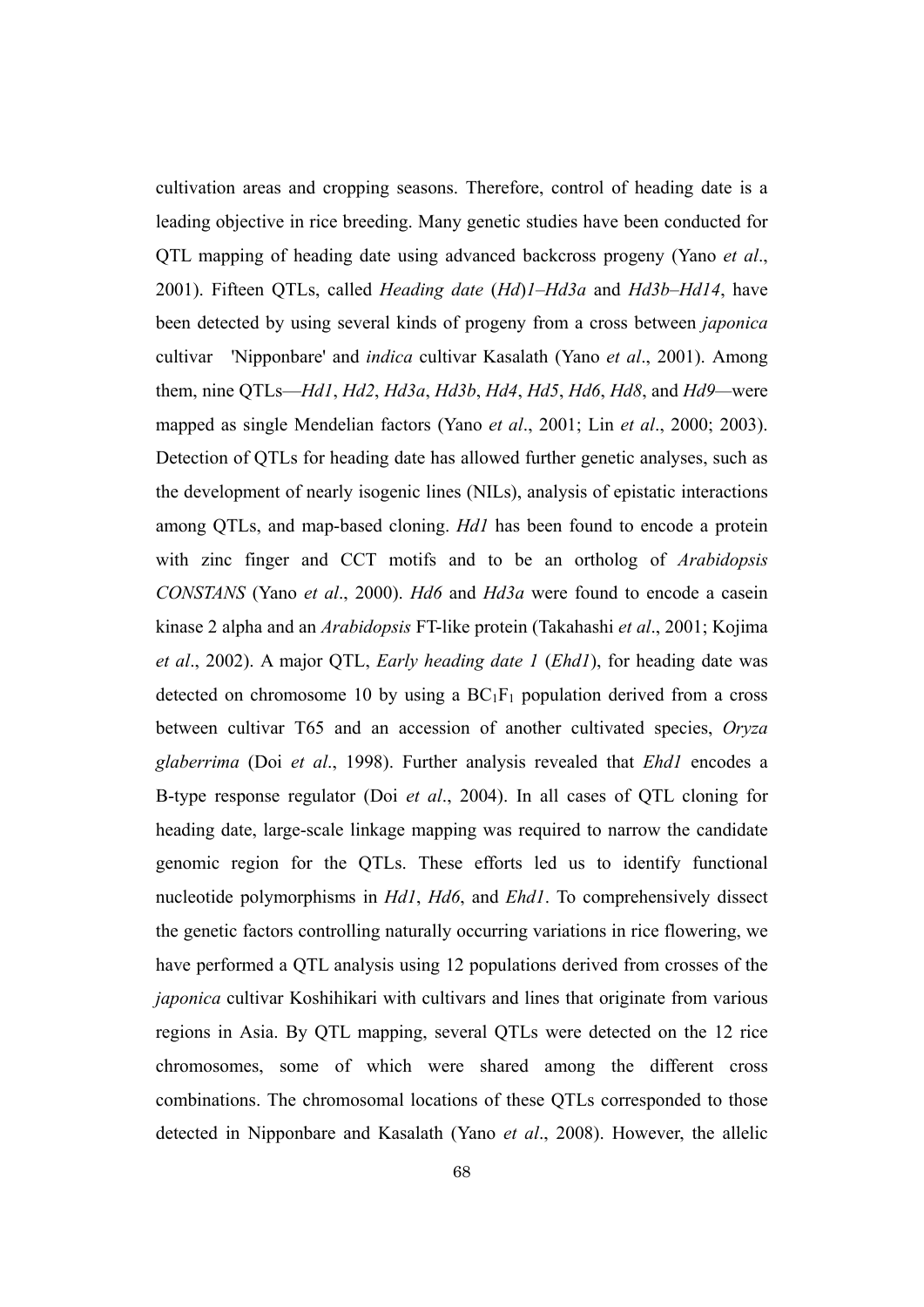effects of each QTL varied among the parental combinations used, suggesting that a large proportion of the wide range of phenotypic variations in flowering time could be generated by the combination of different alleles of the corresponding QTLs. These genetic and molecular studies have definitely contributed to our understanding of heading date in rice (Izawa, 2007; Tsuji *et al*., 2008).

Much effort has also been paid to the analysis of other complex traits, such as grain size, shattering habit, disease resistance, and environmental stress tolerance. These activities are summarized in the "Gramene-QTL" database (Jaiswal *et al*. 2002). Around 8000 QTLs have been detected so far. Among them, several with major effects have already been cloned by a map-based strategy (Yamamoto *et al*., 2009).

## **Current Status of Marker-assisted Selection in Rice Breeding**

Once genes controlling traits with economic and agricultural interest are cloned or mapped precisely on the respective chromosomes, it becomes possible to use information such as gene sequences and chromosomal locations in breeding programs. Since the paradigm of MAS emerged nearly 20 years ago, much effort has been invested in the practice of MAS. Several examples of the development of NILs with particular traits in elite cultivars have already been reported. Submergence by deep water causes severe stress to rice in Southeast Asia, where flooding occurs during the monsoon season. A major QTL, *Submergence 1* (*Sub1*), was detected near the centromere of chromosome 9 (Xu *et al*., 2000). The underlying gene was cloned (Xu *et al*., 2006), and the *Sub1A* allele was introgressed by MAS into an elite cultivar grown widely in Asia. The resultant lines showed promising performance in yield and other agronomic traits, as well as tolerance to submergence (Neeraja *et al*., 2007; Septiningsih *et al*., 2009). Four QTLs for rice heading date—*Hd6*, *Hd1*, *Hd4*, and *Hd5*—were introgressed from Kasalath into Koshihikari by MAS to enhance the cropping potential of Koshihikari, one of the leading cultivars in Japan (Takeuchi *et al*., 2006). As a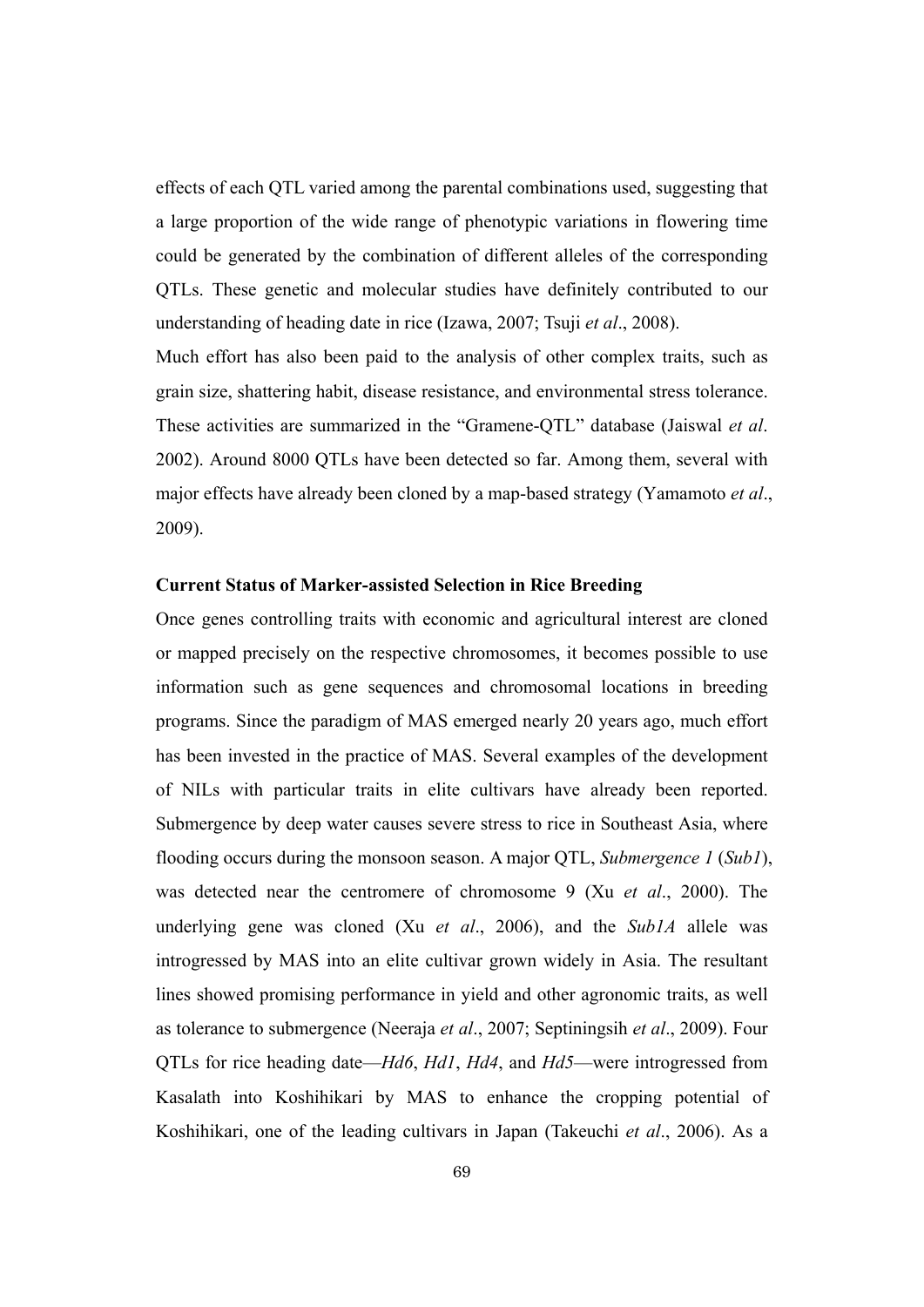result, NILs of Koshihikari with early and late heading dates have been successfully developed. The size of the introgressed chromosomal segments in those lines was very small: 300 to 600 kb in NILs for *Hd1*, *Hd6*, and *Hd5*. Precise information on the chromosomal locations of the genes allowed breeders to minimize the length of the substituted chromosome segments containing the target QTLs. That study clearly demonstrated the potential power of MAS in rice breeding. Recently, cloning of a durable blast resistance gene, pi21, has been cloned and this achievement led us to solve a linkage drag of pi21, associating with high level of blast resistance and inferior eating quality. Clarification of precise location of pi21 allowed us to develop several markers, which could be used for the dissection between blast resistance and eating quality (Fukuoka e*t al*. 2009). MAS also offers a new concept in breeding: Once NILs with particular economic value are developed, gene pyramiding can be performed by simple crossing between them (Ashikari and Matsuoka, 2006). To develop a new line with lodging resistance and high yield, the combination of two genes controlling semi-dwarfing and grain number were successfully introduced into Koshihikari (Ashikari *et al*., 2005). This concept can also be applied to multiple genes controlling specific traits. Four QTLs controlling partial resistance to rice blast in upland rice have been successfully pyramided into lowland rice cultivars by MAS (Fukuoka and Saka, 2006; Saka *et al*., 2007).

## **Allele Mining for Rice Breeding**

Many successes have been achieved in cloning and MAS of particular QTLs in rice. However, these successes have largely depended on allelic differences. In most cases, the allelic difference was relatively large, allowing reliable determination of the chromosomal location. One major QTL, *Grain number 1a*, was successfully isolated by a map-based strategy (Ashikari *et al*., 2005). This finding contributed both to our understanding of the genetic control of spikelet development in rice, and to MAS to improve grain number per panicle. However,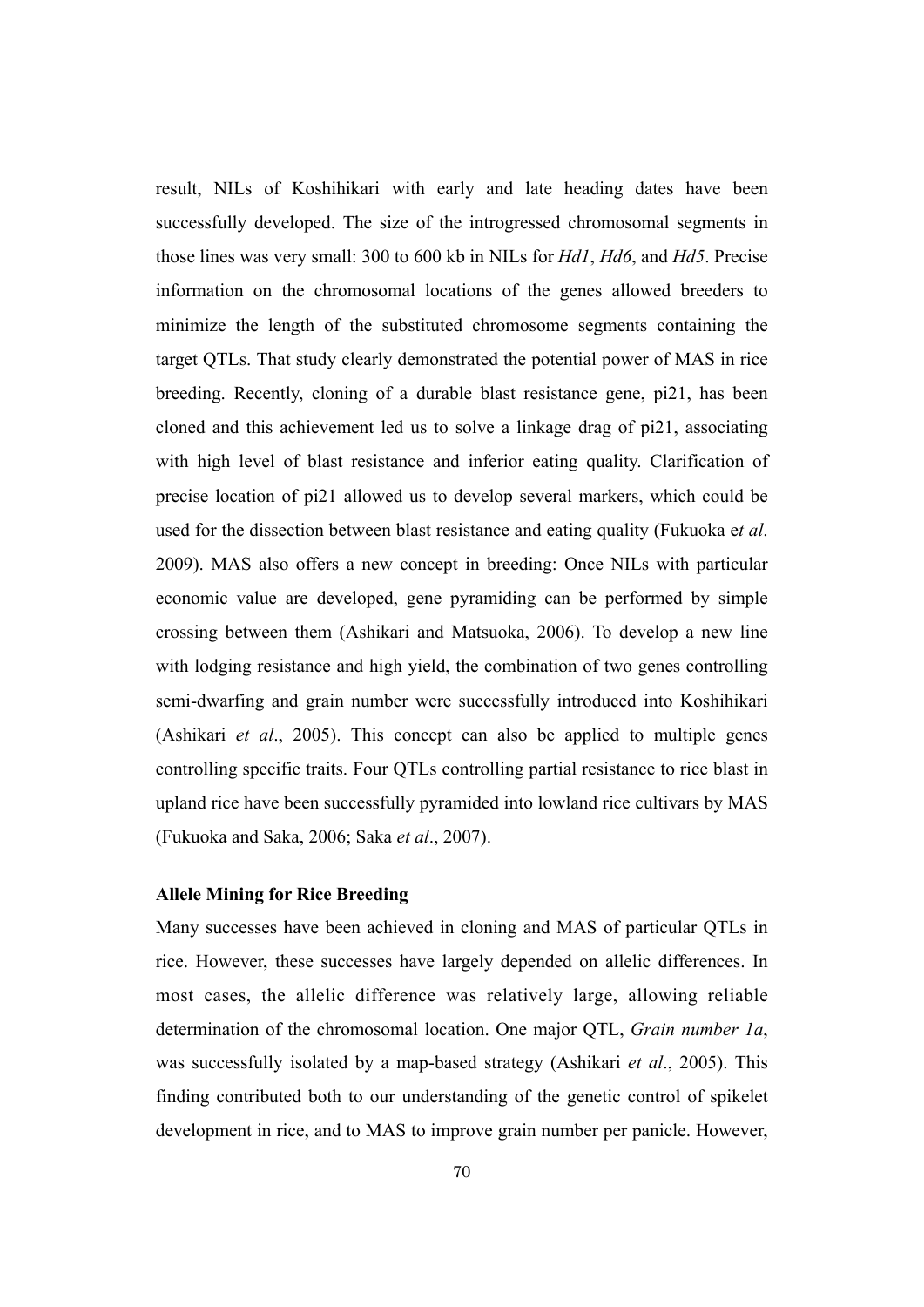in general, one major QTL alone is not enough to acquire the level of phenotypic performance needed. To this end, it would be necessary to combine genes with major and minor effects. Owing to the statistical power of detection, it is usually very difficult to detect QTL with minor effects in QTL analysis using  $F_2$  and recombinant inbred lines (RILs). To solve this problem, we developed chromosome segment substitution lines (CSSLs) (Ebitani *et al*., 2005; Takai *et al*., 2007; Ando *et al*., 2008). In these novel plant materials, a particular chromosomal segment from a donor line is substituted into the genetic background of the recurrent line. The substituted segments cover all chromosomes in a whole set of lines. The potential of CSSLs in QTL detection has been demonstrated in many ways. We have established a systematic research flow for exploration and cloning of useful genes (Fig. 1). For example, CSSLs can be used in genetic analysis to associate QTLs with particular chromosomal regions and to quickly develop NILs of target regions containing QTLs of interest. In general, when an association is detected between a chromosomal region and a trait, it is often difficult to validate the QTLs, especially those with very small genetic effects. In such a case, NILs are required in order to analyze genetic effects in detail (Miura *et al*., 2001; Sato *et al*., 2003; Ueda *et al*., 2004). Because CSSLs normally have one chromosomal region substituted, they can be used as NILs themselves or as starting material to develop NILs. Such NILs enable us to combine two or three QTLs in one genetic background in order to clarify epistatic interactions among them (Lin *et al*., 2000; 2003; Yamamoto *et al*., 2000). Furthermore, once we detect significant differences between the CSSLs and the recurrent parental line, comparison of the size of the substituted segments enables us to delineate candidate chromosomal regions of QTLs (substitution mapping). If a significant difference is found between a particular CSSL and the recurrent parent, a large mapping population can be easily produced by a simple crossing of the CSSL with the recurrent parent. Map-based cloning of the QTLs detected can be started quickly by using such plant materials. A simple survey of target traits on the CSSLs allows us to detect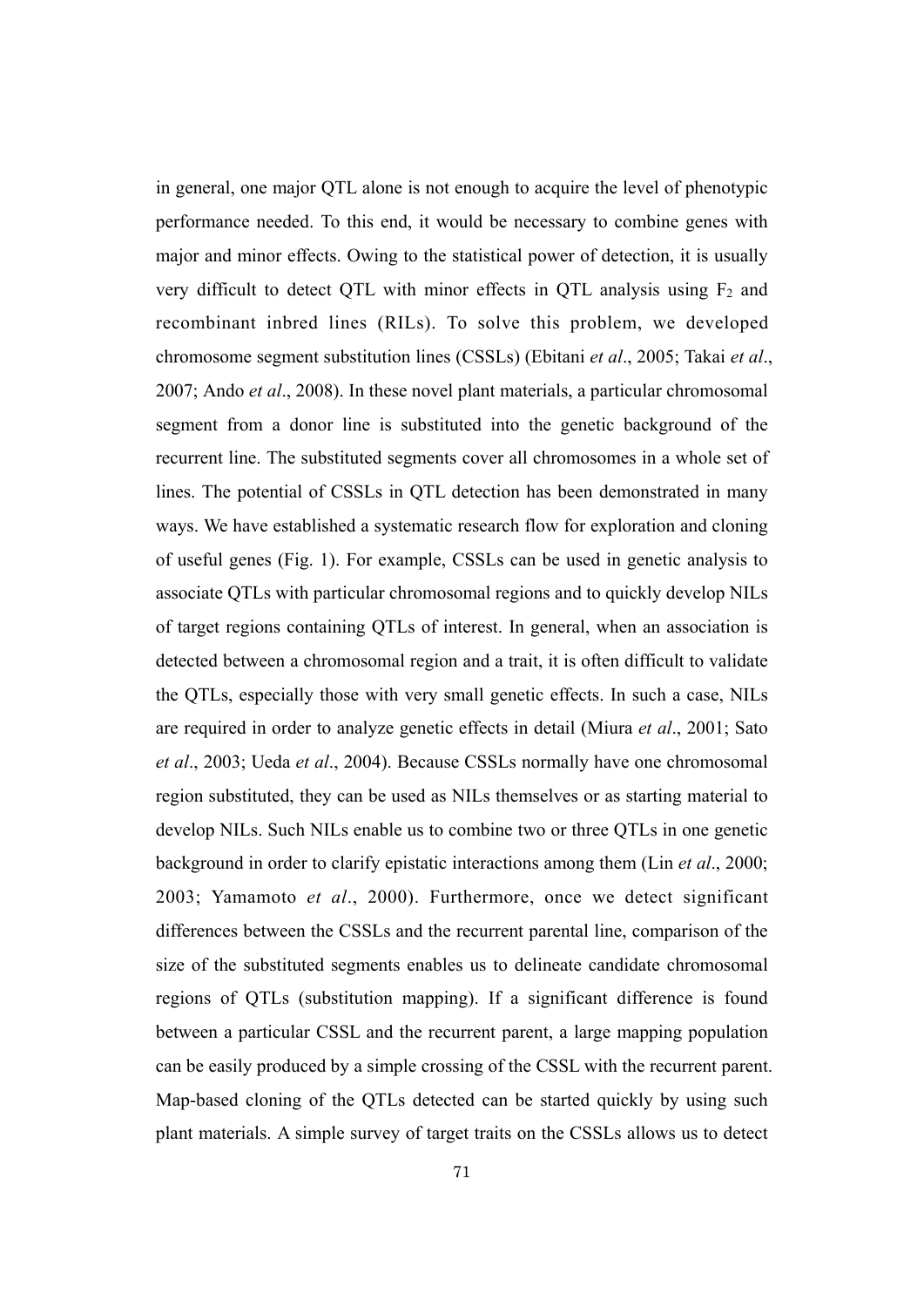

Fig.1 Systematic research flow for the exploration and utilization of

natural variations in rice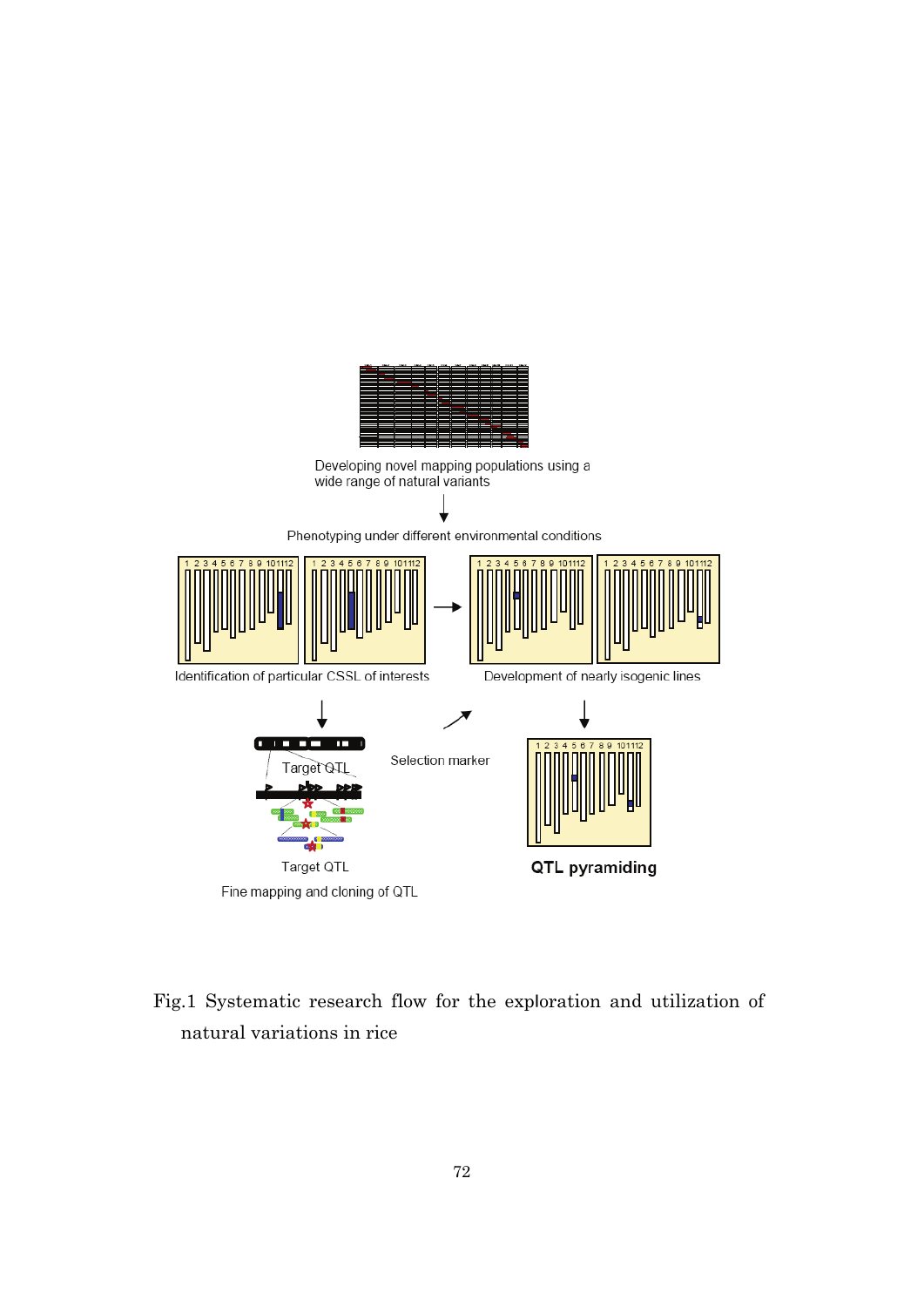minor phenotypic differences with reference to the recurrent parent, because there is almost no effect of background genetic noise (i.e., allelic effect of other QTLs). Although the resolution of QTLs in terms of linkage mapping and the power to detect epistatic interactions are not comparable with those given by primary mapping populations such  $F_2s$  and RILs, the use of CSSLs can facilitate the discovery of valuable alleles from donor chromosome segments. To enhance the potential of CSSLs, we are now developing CSSLs from a wide range of cross combinations, with Koshihikari as the recurrent parent. Donor parental lines are *indica* and *japonica* cultivars, including some of our core collections (Kojima *et al*., 2005).

#### **Genome-wide Discovery of SNPs and Development of Genotyping Arrays**

The genetic dissection of natural variations requires novel and effective genotyping and phenotyping. New technology recently enabled us to perform massive analysis of sequences (Blow, 2007; Hutchison, 2007). This method, called next-generation sequencing technology, has opened new opportunities for polymorphism discovery (Lister *et al*., 2009). In Arabidopsis, this system has been applied to two natural accessions to perform genome-wide single-nucleotide polymorphism (SNP) and insertion/deletion (InDel) discovery (Ossowski *et al*., 2008). This method may provide a unique opportunity to identify nucleotide polymorphisms between genetically closely related strains, such as Japanese cultivars. In addition, a system of simultaneous genotyping of thousands of SNPs on the genome scale has been recently developed (Steemers and Gunderson, 2007). The combination of both new technologies has also facilitated the genetic dissection of complex traits by QTL mapping and whole-genome association studies (Nordborg and Weigel, 2008).

We have detected about 5000 SNPs from our core collection of Asian cultivated rice accessions (Ebana *et al*., 2007). In addition, we have sequenced the whole genome of Koshihikari by using a next-generation sequencing technology, and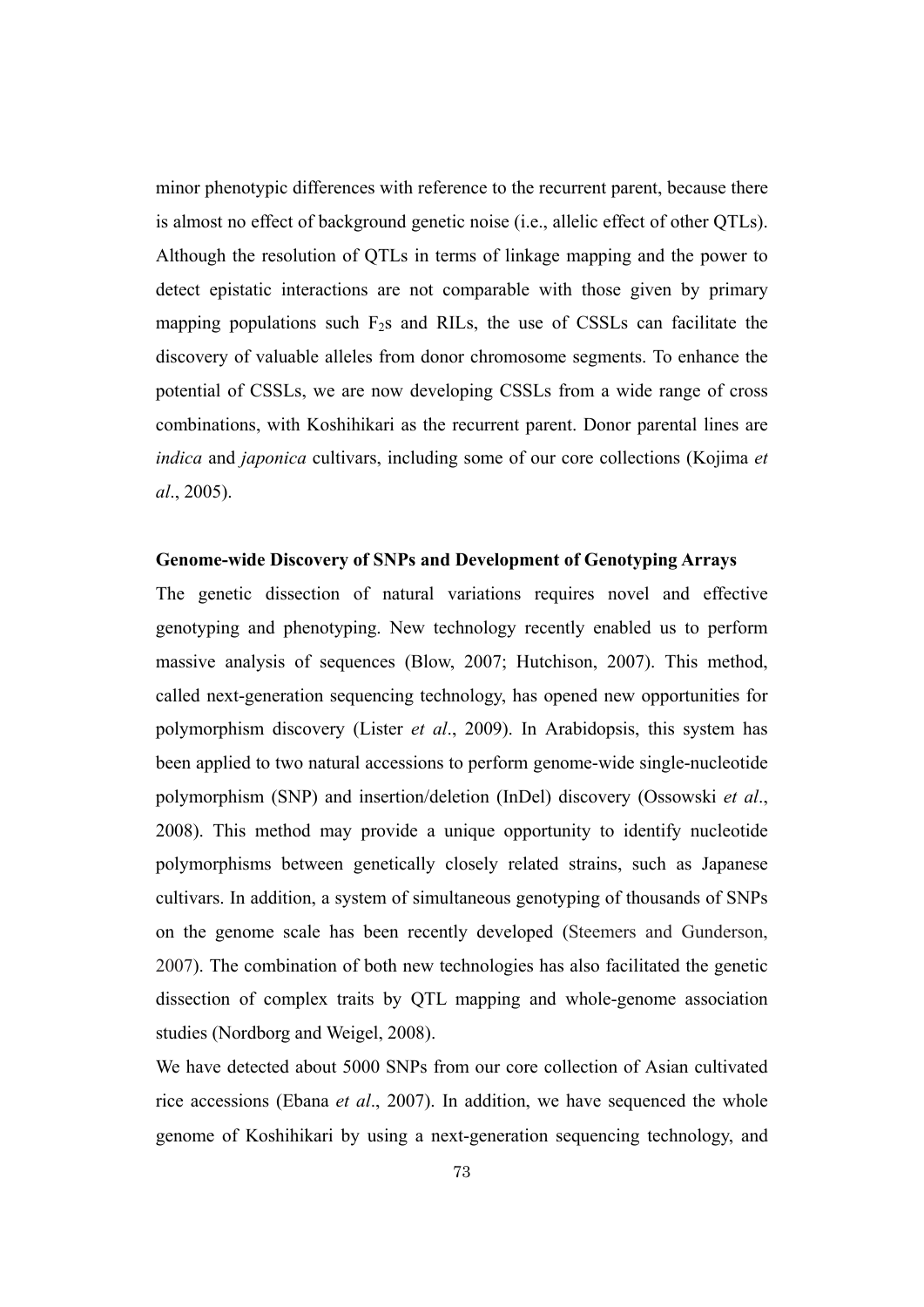have discovered a comprehensive set of SNPs and enhanced the potential power of allele mining among *japonica* cultivars (Nagasaki *et al*., 2008). An enormous amount of genomic sequences, equivalent to more than 20 genomes, has been obtained for Koshihikari, and a consensus sequence of Koshihikari established from the mapped sequences covers nearly 80% of the reference Nipponbare sequences. Comparison of these two sequences has provided more than 60 000 SNPs. These candidate SNPs were validated by an array-based SNP detection system. These SNPs will facilitate the genetic analysis of traits with economic interest among temperate *japonica* cultivars.

#### **From Gene Selection to Genome Selection**

The development of a genome-wide SNP typing system allows us to perform large-scale genotyping of recent breeds of rice. We have genotyped a large set of SNPs using landraces, old cultivars, and current leading cultivars (Yamamoto *et al*., 2008). By including their pedigrees, it has been possible to visualize the genotype of the whole genome (pedigree haplotype) of those successions. This analysis provided valuable information on current rice breeding. For example, we can visualize the proportion of the genome derived from Koshihikari, and which chromosomal regions are shared among current leading cultivars. In addition, recombination events that contributed to the improvement of cultivars can also be identified. Previously, MAS has targeted particular chromosomal regions or genes, because DNA markers are genotyped one by one. However, the simultaneous analysis of a large number of SNPs provides a new concept of selection criteria in breeding: It might be possible to perform selection based on a whole-genome genotype image and haplotype images of particular chromosomal regions.

#### **Future Prospects**

MAS, developed as an armchair theory about 20 years ago, has now been realized by the accumulation of information on precise chromosomal locations and tightly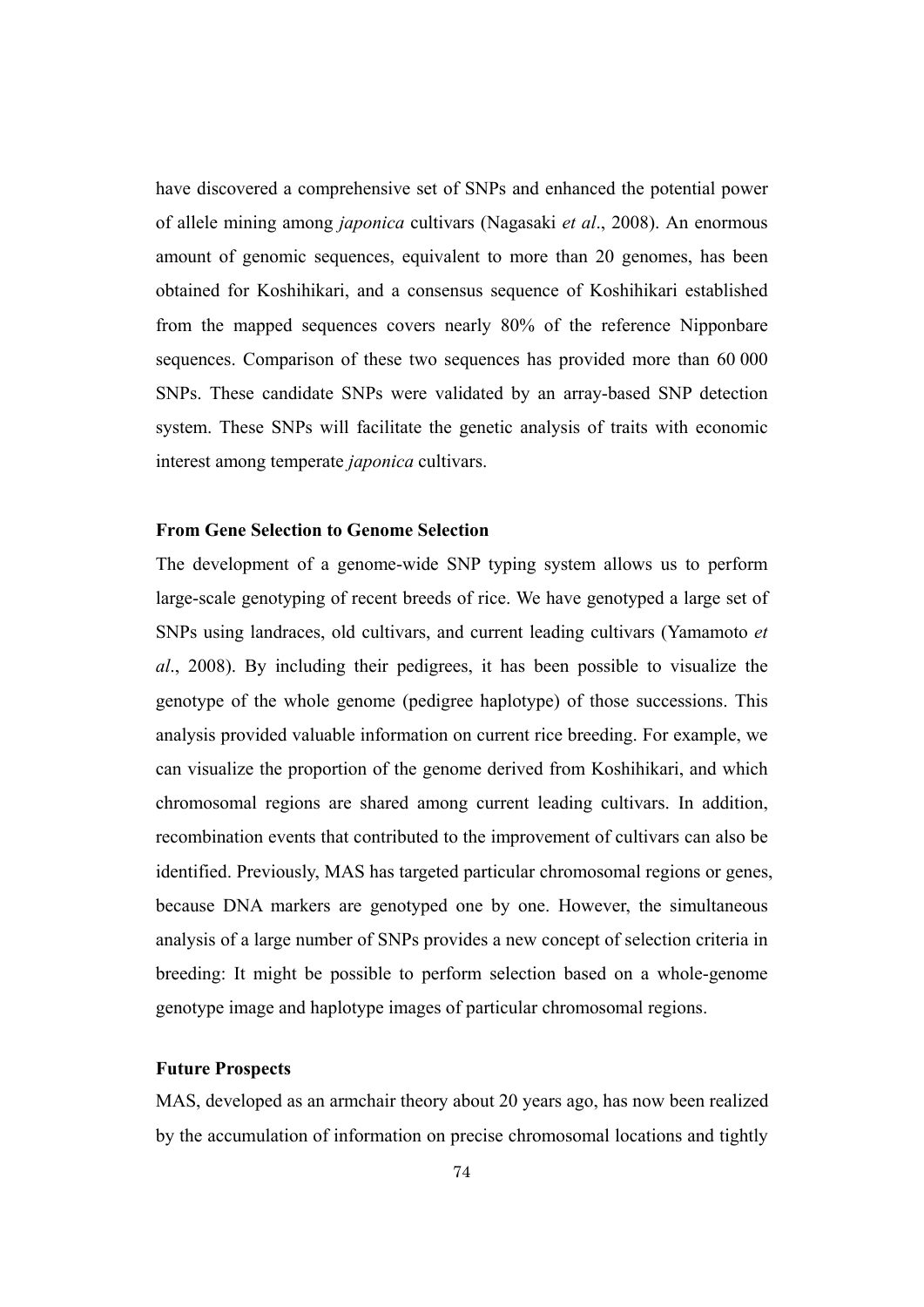linked DNA markers flanking genes with major effects. However, its application to rice breeding has been limited in the precision mapping of genes with minor effects and their introduction into elite cultivars. This limitation is not matter of genomics—the tools and information—but depends on phenotyping methods and plant materials; for example, it depends on how we discover useful genes from diverse germplasm and how we establish reliable phenotyping methods. Integration of all resources, such as tools, analytical methods, and plant materials, will be necessary to facilitate further dissection of complex traits with agricultural importance, such as yield performance, drought tolerance, and grain quality. These efforts will make genomic-assisted breeding more effectively and practically.

## **ACKNOWLEDGMENTS**

We thank members of the QTL Genomics Research Center (QTL-GRS) at NIAS for helpful discussions and suggestions in the preparation of this manuscript. Work in QTL-GRS is mainly supported by funds (Integrated Research Project for Plant, Insect and Animals using Genome Technology and Genomics for Agricultural Innovation) from the Ministry of Agriculture, Forestry and Fisheries, Japan.

## **REFERENCES**

- Ando, T., T. Yamamoto, T. Shimizu, X.F. Ma, A. Shomura, Y. Takeuchi, S.Y. Lin and M. Yano. 2008. Genetic dissection and pyramiding of quantitative traits for panicle architecture by using chromosomal segment substitution lines in rice. Theor. Appl. Genet. 116: 881–890.
- Ashikari, M. and M. Matsuoka. 2006. Identification, isolation and pyramiding of quantitative trait loci for rice breeding. Trends Plant Sci. 11: 344–350.
- Ashikari, M., H. Sakakibara, S.Y. Lin, T. Yamamoto, T. Takashi, A. Nishimura, E.R. Angeles, Q. Qian, H. Kitano and M. Matsuoka. 2005. Cytokinin oxidase regulates rice grain production. Science 309: 741–745.
- Blow, N. 2007. Genomics: the personal side of genomics. Nature 449: 627–630.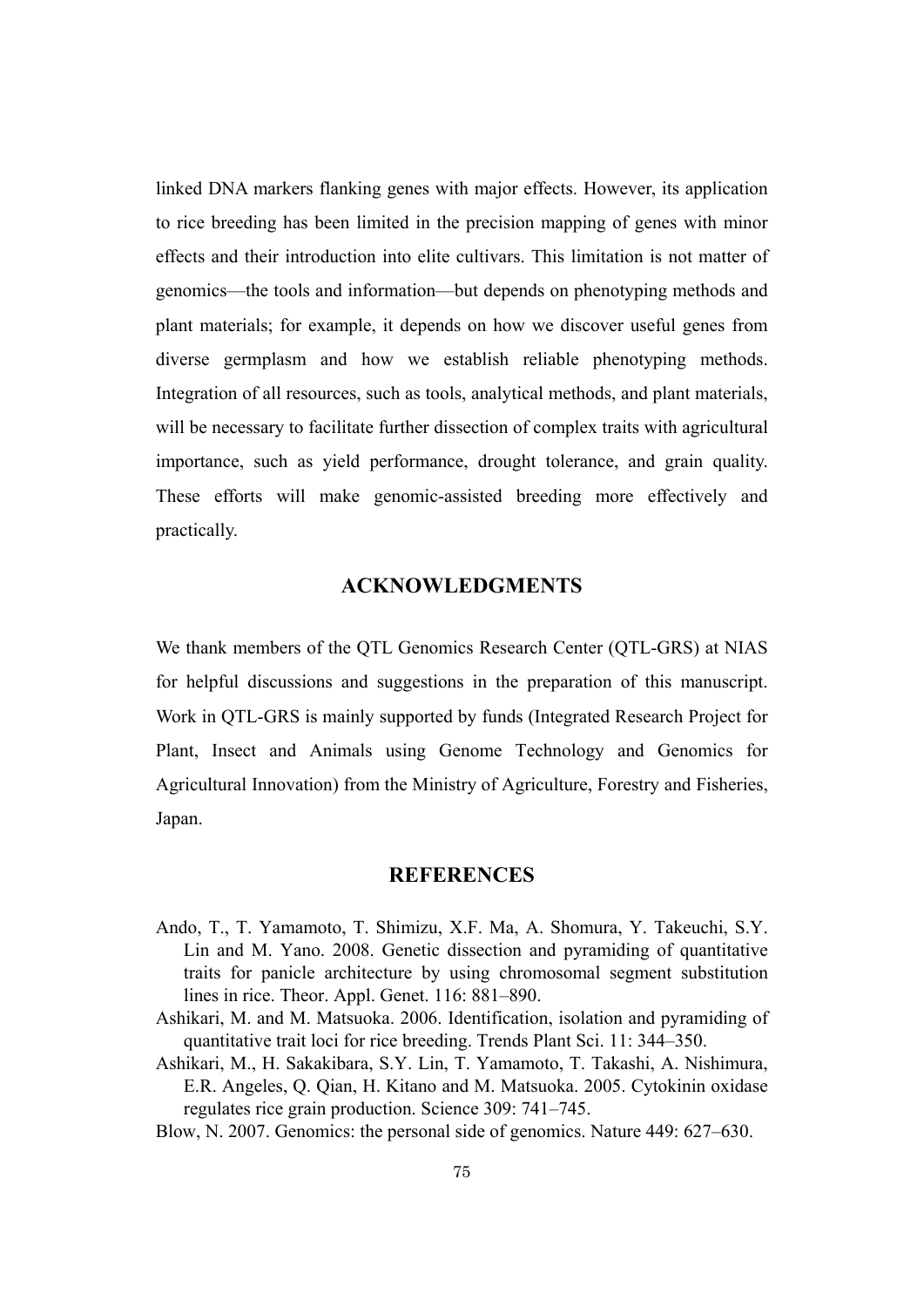- Doi, K., A. Yoshimura and N. Iwata. 1998. RFLP mapping and QTL analysis of heading date and pollen sterility using backcross populations between *Oryza sativa* L. and *Oryza glaberrima* Steud. Breed. Sci. 48: 395-399.
- Doi, K., T. Izawa, T. Fuse, U. Yamanouchi, T. Kubo, Z. Shimatani, M. Yano and A. Yoshimura. 2004. *Ehd1*, a B-type response regulator in rice, confers short-day promotion of flowering and controls *FT-like* gene expression independently of *Hd1.* Genes Dev. 18: 926–936.
- Ebana, K., H. Iwata, H. Nagasaki, S. Fukuoka, H. Kanamori, N. Namiki and M. Yano. 2007. Genome-wide linkage disequilibrium in rice, *Oryza sativa*, revealed by single nucleotide polymorphism analysis. *In*: Abs. 5th Int. Symp. Rice Functional Genomics, PO-002.
- Ebitani, T., Y. Takeuchi, Y. Nonoue, T. Yamamoto, K. Takeuchi, and M. Yano. 2005. Construction and evaluation of chromosome segment substitution lines carrying overlapping chromosome segments of *indica* rice cultivar 'Kasalath' in a genetic background of *japonica* elite cultivar 'Koshihikari'. Breed. Sci. 55: 65–73.
- Fukuoka, S. and N. Saka. 2006. Marker assisted combination of QTLs for field resistance to blast in rice. Breed. Res. 8 (Suppl 2): 191 (in Japanese).
- Fukuoka,S., N. Saka, H. Koga, T. Shimizu, K. Ebana, N. Hayashi, A. Takahashi, H. Hirochika, K. Okuno and M. Yano. 2009. Loss-of-function mutation in a putative heavy metal binding gene confers durable blast resistance in rice. Science (in press)
- Hutchison, C. A. III. 2007. DNA sequencing: bench to beside and beyond. Nucleic Acids Res. 35: 6227–6237.
- IRGSP (International Rice Genome Sequencing Project). 2005. The map-based sequence of the rice genome. Nature 436: 793–800.
- Izawa, T. 2007. Daylength measurements by rice plants in photoperiodic short-day flowering. Int. Rev. Cytol. 256: 191–222.
- Jaiswal, P., D. Ware. And J. Ni. 2002. Gramene: development and integration of trait and gene ontologies for rice. Comp. Funct. Genomics 3: 132–136.
- Kojima, S., Y. Takahashi, Y. Kobayashi, L. Monna, T. Sasaki, T. Araki and M. Yano. 2002. *Hd3a*, a rice ortholog of the Arabidopsis *FT* gene, promotes transition to flowering downstream of *Hd1* under short-day conditions. Plant Cell Physiol. 43: 1096–1105.
- Kojima, Y., K. Ebana, S. Fukuoka, T. Nagamine and M. Kawase. 2005. Development of an RFLP-based rice diversity research set of germplasm. Breed. Sci. 55: 431–440.
- Lin, H.X., T. Yamamoto, T. Sasaki and M. Yano. 2000. Characterization and detection of epistatic interactions of 3 QTLs, *Hd1*, *Hd2*, and *Hd3*, controlling heading date in rice using nearly isogenic lines. Theor. Appl. Genet. 101: 1021–1028.
- Lin, H.X., Z.W. Liang, T. Sasaki and M. Yano. 2003. Identification and characterization of a quantitative trait locus, *Hd4 and Hd5*, controlling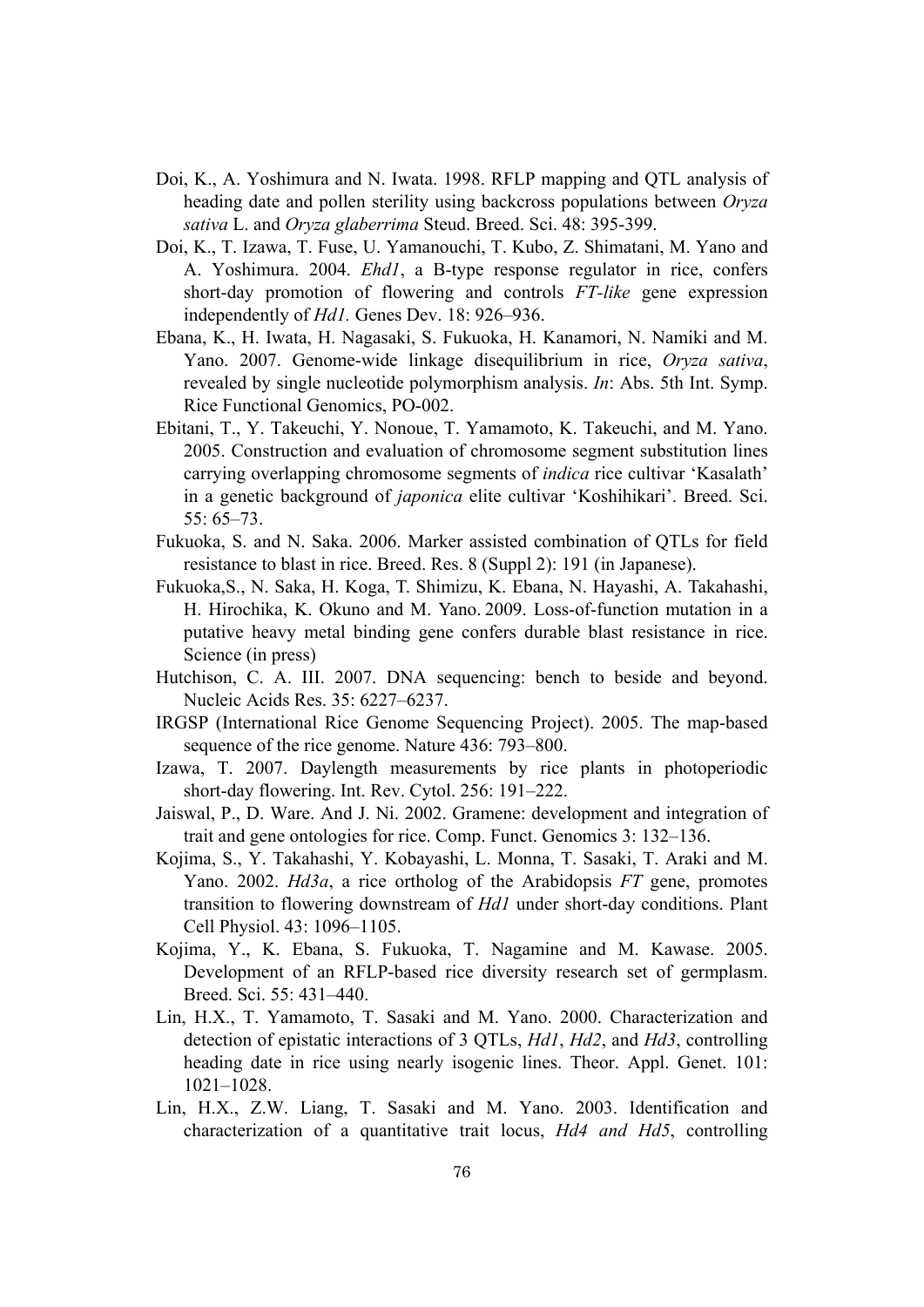heading date in rice. Breed. Sci. 53: 51–59.

- Lister, R., B.D. Gregory and J.R. Ecker. 2009. Next is now: new technologies for sequencing of genomes, transcriptomes and beyond. Curr. Opin. Plant Biol. 12: 107-118.
- Miura, K., S.Y. Lin, M. Yano and T. Nagamine. 2001. Mapping quantitative trait loci controlling low temperature germinability in rice (*Oryza sativa* L.). Breed. Sci. 51: 293–299.
- Nagasaki, H., M. Nakajima, K. Hori, K. Ebana and M. Yano. 2008. Koshihikari genome: sequencing and SNP analysis between Japanese cultivars. Breed. Res. 10 (Suppl 2): 67 (in Japanese).
- Neeraja, C. N., R. Maghirang-Rodriguez, A. Pamplona, S. Heuer, B.C. Collard, E.M. Septiningsih, G. Vergara, D. Sanchez, K. Xu, A.M. Ismail and D.J. Mackill. 2007. A marker-assisted backcross approach for developing submergence-tolerant rice cultivars. Theor. Appl. Genet. 115: 767–776.
- Nordborg, M. and D. Weigel. 2008. Next-generation genetics in plants. Nature 456: 720–723.
- Ossowski, S., Schneeberger, K., Clark, R., Lanz, C., Warthmann, N., Weigel, D. (2008) Sequencing of natural strains of *Arabidopsis thaliana* with short reads. Genome Res. 18: 2024–2033.
- Saka, N., S. Fukuoka, T. Terashima, M. Shirota, S. Kudo and I. Ando. 2007). Single and combined effects of field resistance genes, *Pb1*, *pi21*, and *Pi39*, on rice blast severity in rice. Breed. Res. 9(Suppl 1): 171 (in Japanese).
- Sato, T., T. Ueda, Y. Fukuta, T. Kumagai and M. Yano. 2003. Mapping of quantitative trait loci associated with ultraviolet-B resistance in rice (*Oryza sativa* L.). Theor. Appl. Genet. 107: 1003–1008.
- Septiningsih, E. M., A.M. Pamplona, D.L. Sanchez, C.N. Neeraja, G.V. Vergara, S. Heuer, A.M. Ismail and D.J. Mackill. 2009. Development of submergence-tolerant rice cultivars: the *Sub1* locus and beyond. Ann. Bot. 103:151–160.
- Steemers, F. K. and K.L. Gunderson. 2007. Whole genome genotyping technologies on the BeadArray™ platform. Biotechnol. J. 2: 41–49.
- Takahashi, Y., A. Shomura, T. Sasaki and M. Yano. 2001. *Hd6*, a rice quantitative trait locus involved in photoperiod sensitivity, encodes the  $\alpha$ subunit of protein kinase CK2. Proc. Natl. Acad. Sci. USA 98: 7922–7927.
- Takai, T., Y. Nonoue, S. Yamamoto, U. Yamanouchi, K. Matsubara, Z.W. Liang, H.X. Lin, N. Ono, Y. Uga and M. Yano. 2007. Development of chromosome segment substitution lines derived from backcross between *indica* donor rice cultivar 'Nona Bokra' and *japonica* recipient cultivar 'Koshihikari'. Breed. Sci. 57: 257–261.
- Takeuchi, Y., T. Ebitani, T. Yamamoto, H. Sato, H. Ohta, H. Hirabayashi, H. Kato, I. Ando, H. Nemoto, T. Imbe and M. Yano. 2006. Development of isogenic lines of rice cultivar Koshihikari with early and late heading by marker-assisted selection. Breed. Sci. 56: 405–413.